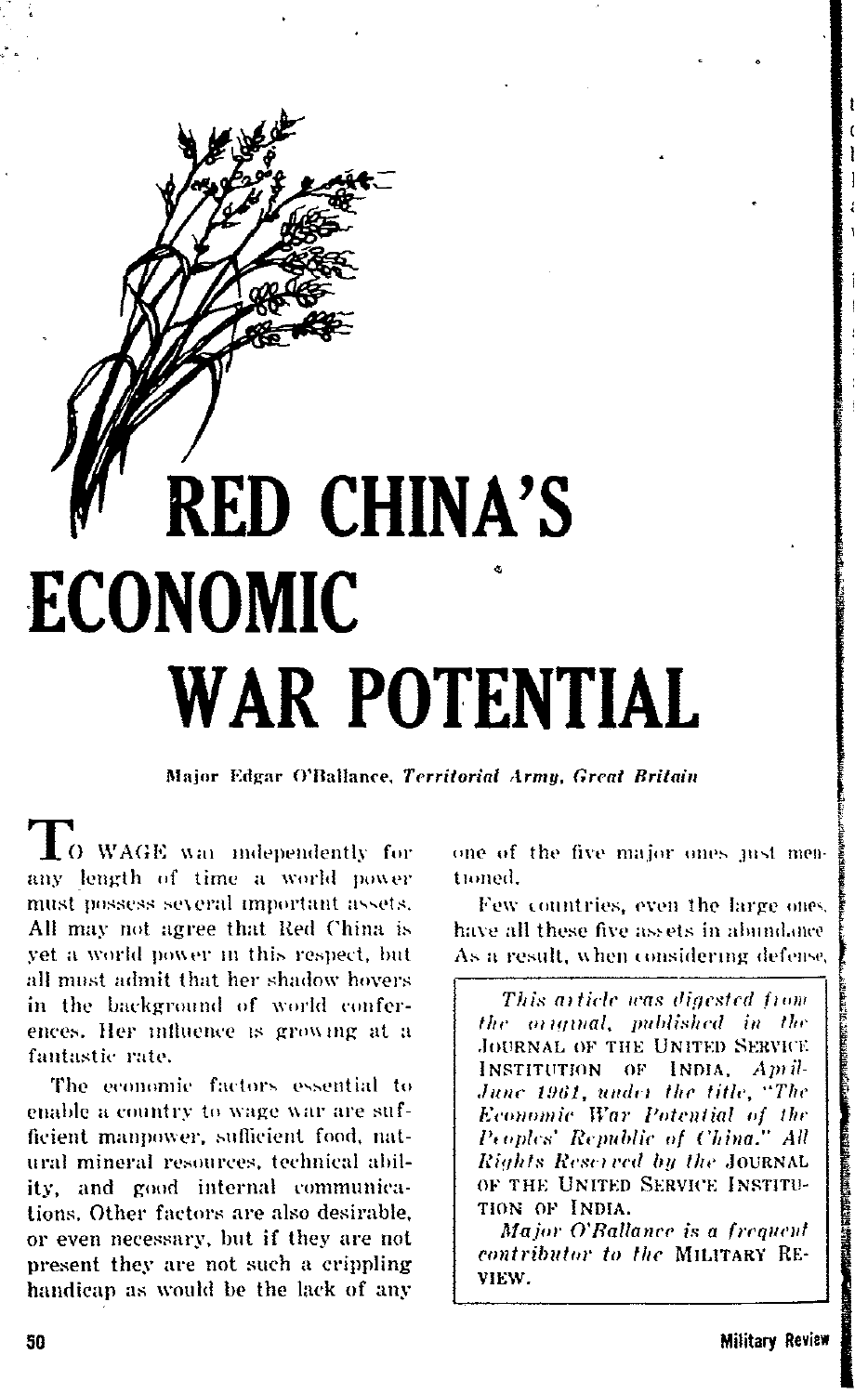they are forced into uneasy alliances or coalitions because one country may have a surplus of what another lacks. Has Red China all these five major assets, and is she capable of waging war indenendently?

Red China's communication picture is not substantial. The deduction is that internal communications would severely restrict Red China from taking protracted offensive action against a world nower. However, what about the other factors: mannower, food. astural mineral resources, and technical ability?

In the Korean War, Red China leaned very heavily upon the Soviet Union, She still does to a large extent. Does this mean, then, that she could aot fight without the USSR's consent. active assistance, and backing? Let us see.

## Mannower

The first military essential manpower can be dismissed very briefly because Red China has so much. Her soudation has been estimated to be about 650 million and, moreover, is mereasing by between 12 and 15 milhon a year. Experts say that at this present rate the population will rise by 100 million every seven years or so, and that by 1980 it will exceed one billion.

It seems that this trend of a rapidly rising population will continue. at least for a while. A birth control campaign was advocated in 1956, but after some hesitation it was eventually decided that Red China would be able to develop industry and allow the population to increase naturally at the same time, without lowering the standard of living. In a few years' time, when she is bursting at the seams with people whom she perhaps cannot feed. this policy may change.

However, at the moment, and for some time to come. Red China certainly has ample mannower. Perhaps it is because of this that she boasts that she alone of the major powers is not afraid of nuclear war. But vast. mannower is no military asset by itsel f

## **Food**

One of the most difficult problems of war is to feed the civil nonulation at a time when so much energy and material are drained off into other channels. This is especially so when the population is large, or when a proportion of the food consumed has to be imported. Britain faced this situation in World War II. A country which can feed its population in wartime from internal resources is in a strong military position.

At the moment, the food imports and exports of Red China are negligible, and the people live on what is produced within the country. In fact, the whole economy of Red China rests upon agriculture but, in general, her techniques in this sphere are backward and her yields are low. As a result, the standard of living is poor. It is true that the average Chinese has enough but only just enough to eat. There is little surplus,

In spite of lofty pronouncements from Peking and boasts of agricultural improvements and achievements, one can detect that the planners are more than slightly worried by the acutely rising population. They are faced with the problem of trying to increase the output to keep pace with the increasing number of mouths to feed.

Red China consists of just under four million square miles, but of this vast area less than 20 percent is cultivated. The remainder is mainly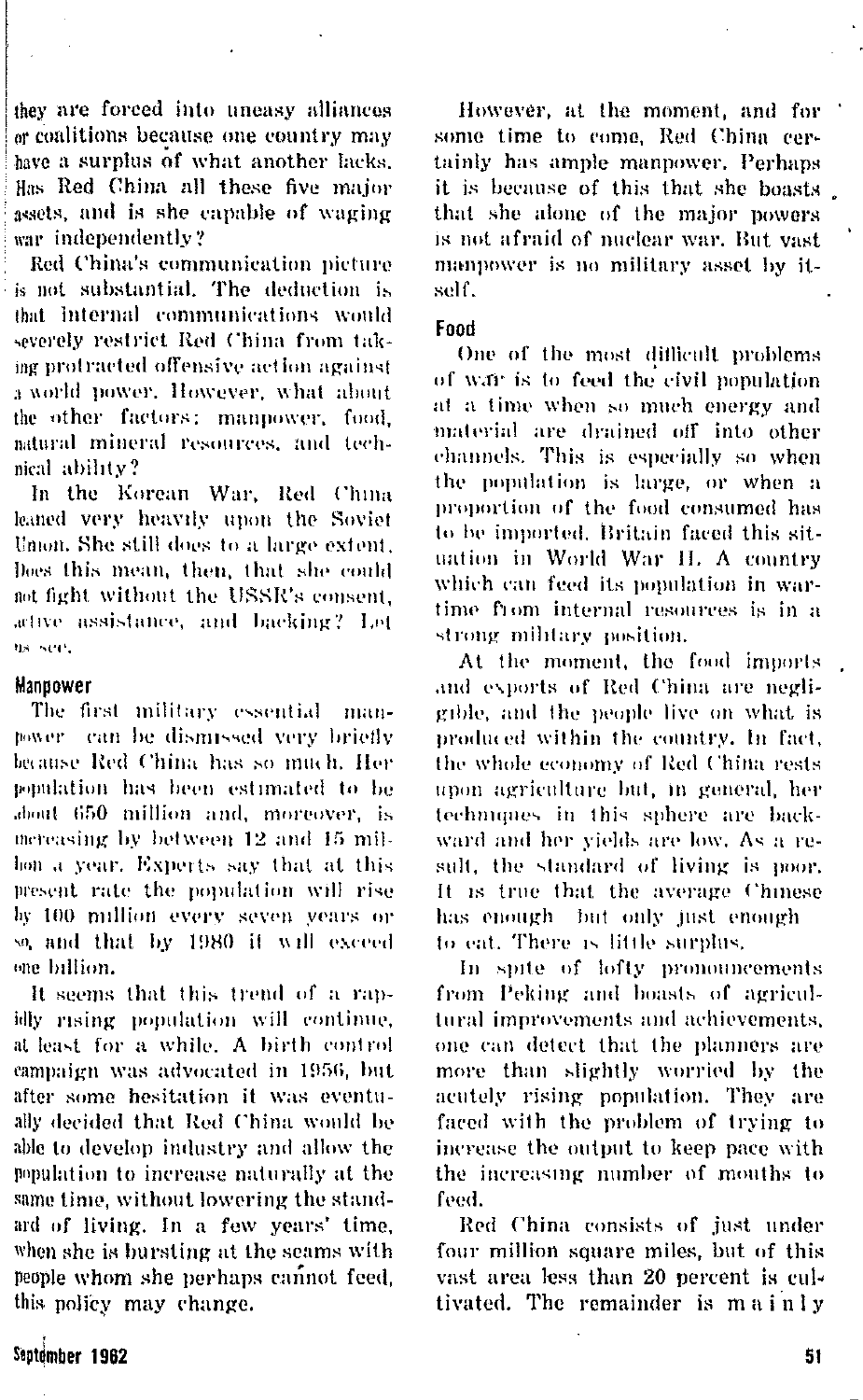# **RED CHINA'S POTENTIAL**

swamp, mountain, forest, or desert. This small percentage may, of course, be gradually increased, but there is an eventual limit to such expansion.

The cultivated land lies mainly in the valleys, on the plains, and along the coastal areas where the bulk of the population is crowded. Before World War II it was estimated that

food for each Chinese, and this is decreasing as the population swells.

Ninety percent of this farmland is under intense cultivation. This means that it maintains few large domestic animals, although China has always raised poultry and pigs in profusion. It was reported that there were only about 90 million large cattle in 1958.



Red China has less than one-half acre of land per person under cultivation

the average "farm" was less than three and one-half acres in size (compared with 77 acres in Britain and 157 acres in the United States), This uneconomical trend continued until 1958 when the bulk of the peasants were herded into communes.

Today, experts estimate that there is slightly less than one-half acre of cultivated land available to produce

and that they were kept mainly for draft purposes. Meat is a luxury to most Chinese, and as a rule is only eaten in the north of the country. Those in the south, along the coast and by the rivers, have fish as a compensating item of diet.

The staple diet of the Chinese is grain in one form or another-millet, wheat, or rice, depending upon which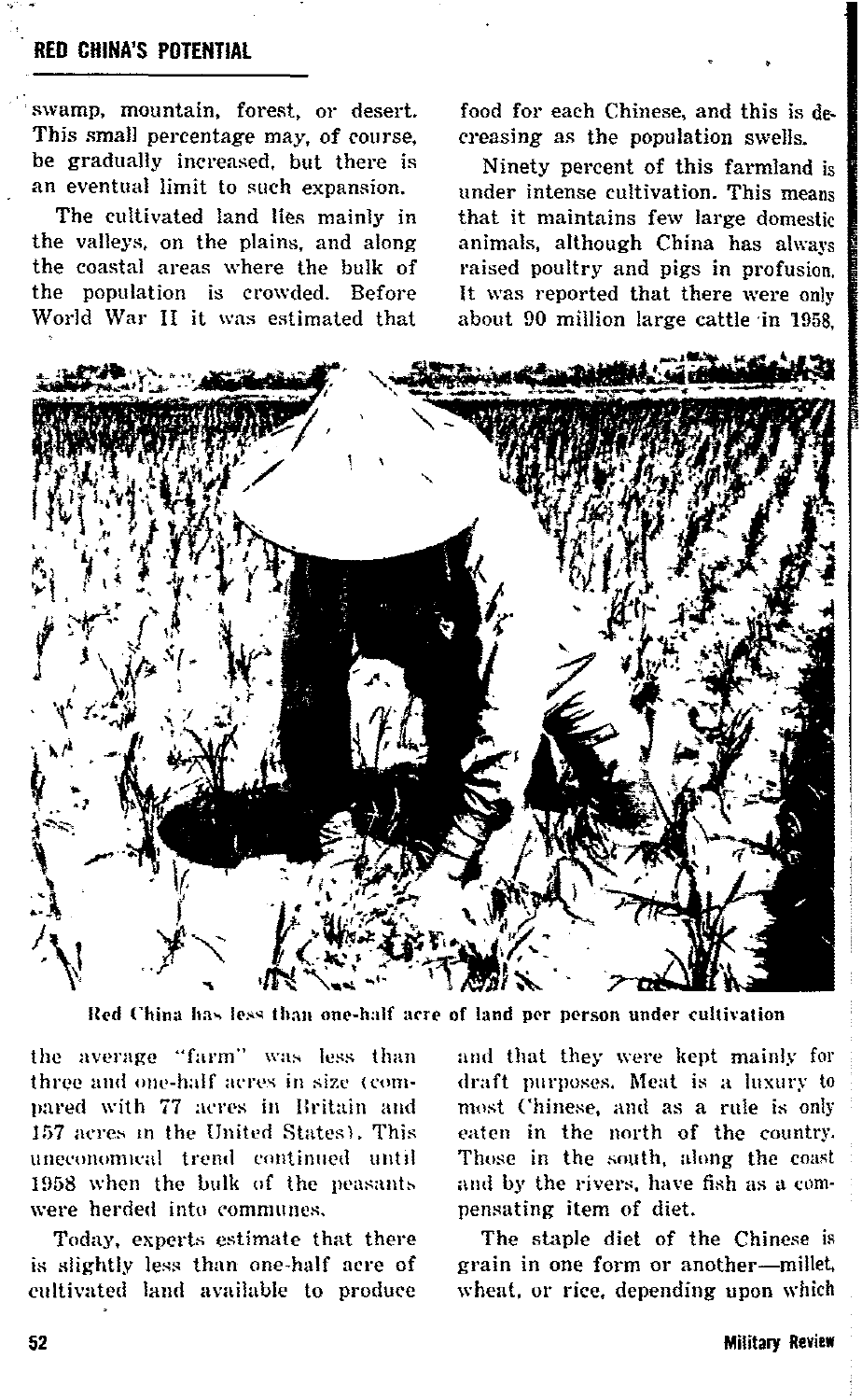part of the country they live in. Ninety percent of the cultivated land is devoted to grain production. Yields are poor.

In 1949 the total grain output was 113 million tons compared to a previous average figure of about 150 milhon tons. This was boosted in to 164 million tons by 1952 when the First Five-Year Plan began, and increased to 194 million tons when it ended in 1957. Available production figures are saspect as Red China has often juggled them to make her various points or excuses: however, these may be as accurate as any others.

The Second Five-Year Plan, due to end in 1962, aims at doubling this outpat-by fertilization, irrigation, and by beinging more land under cultivation.

In addition to the two five-year plans, there is a 12-year plan for agneulture which began in 1956. This plan has the object of both raising the existing output and of encouragmg subsidiary erops such as, sunflowers, castor beans, tea plants, rubber, hemp, coffee, sugarcane, sugar beets, groundnuts, and jute- in the various parts of the country where these crops can grow. Also Red China now produces about four million tons of cotton annually, which is just about enough for internal consumption.

Although the production of food is being increased, it will be a neck-andneck race to keep pace with the increasing nonulation.

# **Natural Mineral Resources**

Raw material is required to produce the munitions of war. If a country cannot provide it from its own natural resources, the raw material or the finished, or partly finished, product has to be imported. This correspondingly reduces the war potential and increases the vulnerability. Heavy industry to function requires, basically, coal, iron, petroleum, and copper,

Let us see what natural deposits of these, and other important materials. Red China has.

#### Cool

Red China has never been completely surveyed and prospected for mineral resources, but this is now in progress. There are some 4,000 prospecting and surveying teams now operating. That she has large deposits of coal of varying quality there is no doubt, but whether they exceed 50 billion metric tons, as she claims, no one can be quite sure.

Red China claims to be the third largest coal-producing country in the world, and to have the largest opencast mine in the world at Fushun, in Manchuria. The main coal deposits are in Manchuria and the north. While a few produce good quality coal, much is of low grade.

The coal produced in 1952 was about 60 million tons, but the First Five-Year Plan raised annual production to about 120 million tons. The Second Five-Year Plan aimed at increasing it to over 200 million tons. This target has already been exceeded. Red China can be considered fairly well off in coal resources, having sufficient to nower heavy industry to manufacture *munitions* 

In regard to subsidiary power, Red China is making efforts to harness her rivers, but as yet her hydroelectric schemes are in their infancy. Their contribution will be negligible for some vears.

#### Iron

Red China claims to have workable deposits of iron ore of about 12 billion tons, three-fourths of which are located in Manchuria. However, on the whole, the metal content is low.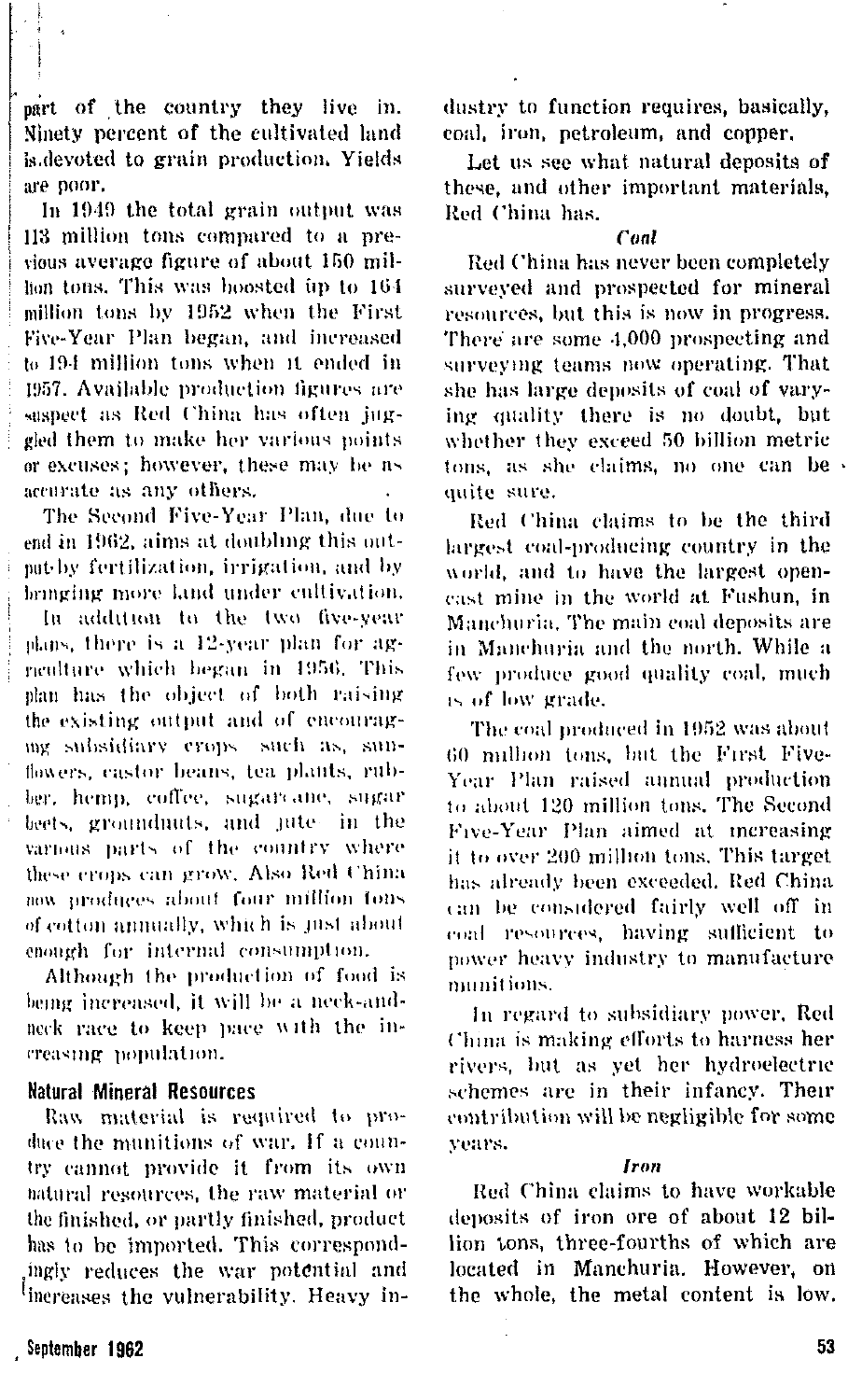**RED CHINA'S POTENTIAL** 

Other new deposits have been found in Szechwan, Kwantung, and Hainan.

About 1.35 million tons of steel were produced in 1952. The First Five-Year Plan increased this to 5.8 million tons -not enough for her normal domestic consumption, even at her almost primitive level of existence.

Red China is acutely conscious of this deficit, and in 1958, the year of the Great Leap Forward, there was an intense campaign to increase production to 10 million tons. The "backvard furnaces" were given great publicity. It is claimed that at one time there were over 600,000 of them in operation, but they were wasteful and the quality of the steel was noor. There was a burning desire to exceed the annual steel output for Britain, which is about 20 million tons.

Most of the backyard furnaces have disappeared and it is now planned to develop some 800 steel-producing centers in places situated near the raw supplies. The target set for 1962 is 12 million tons, and there is some doubt as to whether it will be fulfilled. The output of the US is about 102 million tons annually.

Red China is, at the moment, only capable of producing about one-tenth of the steel produced by the US. This is by no means enough to face a world power in modern warfare.

Red China has difficulty in reaching her steel-production targets, and one at once suspects juggled figures. When she has reorganized her ironsmelting works and steel mills, production may improve, but no astronomical rise can be expected immediately.

#### Ωil

In order for a country to operate its aircraft, tanks, and vehicles, it must have ample supplies of petroleum. Red China has been enthusiastic about allegedly rich discoveries of oil deposits, which she claims, when fully developed, will produce about 100 million tons a year. This, although only about one-third the annual production of the US, is considered to be overoptimistic.

١

١

There are several oil shales in Manchuria, a few of which have been worked for some years. The most important one is at Fushun. Two new. allegedly very rich, oilfields have been discovered-one at Yümen, in Kansu. on the edge of the Gobi Desert, and the other at Karamai, in Sinkiang. It is claimed that oil deposits have been located in other parts of Kansu, in Szechwan, Tsinghai, and on the borders of Inner Mongolia. These are being assessed and exploited.

In spite of these rosy prospects, Red China has not been successful in her oil production. In 1957 she produced only 1.4 million tons far short of the target figure of two million tons. By 1962 she hopes to be producing about six millions tons. Her domestic needs are now in the region of five million tons, and any increase in vehicles will inevitably cause her requirements to increase.

Such oil as she is producing, or is expecting to produce, is fairly low grade and unsuitable for aviation. All high-octane fuel has to come from the USSR. Therefore, the USSR holds the string which activates the Red Chinese Air Force.

The deduction must be that Red China does not have enough fuel oil to fight a modern war, even a strictly defensive one, as she is entirely dependent upon Soviet generosity to move her tanks and motor transports and to fly her aircraft. Even if her allegedly large petroleum resources are

54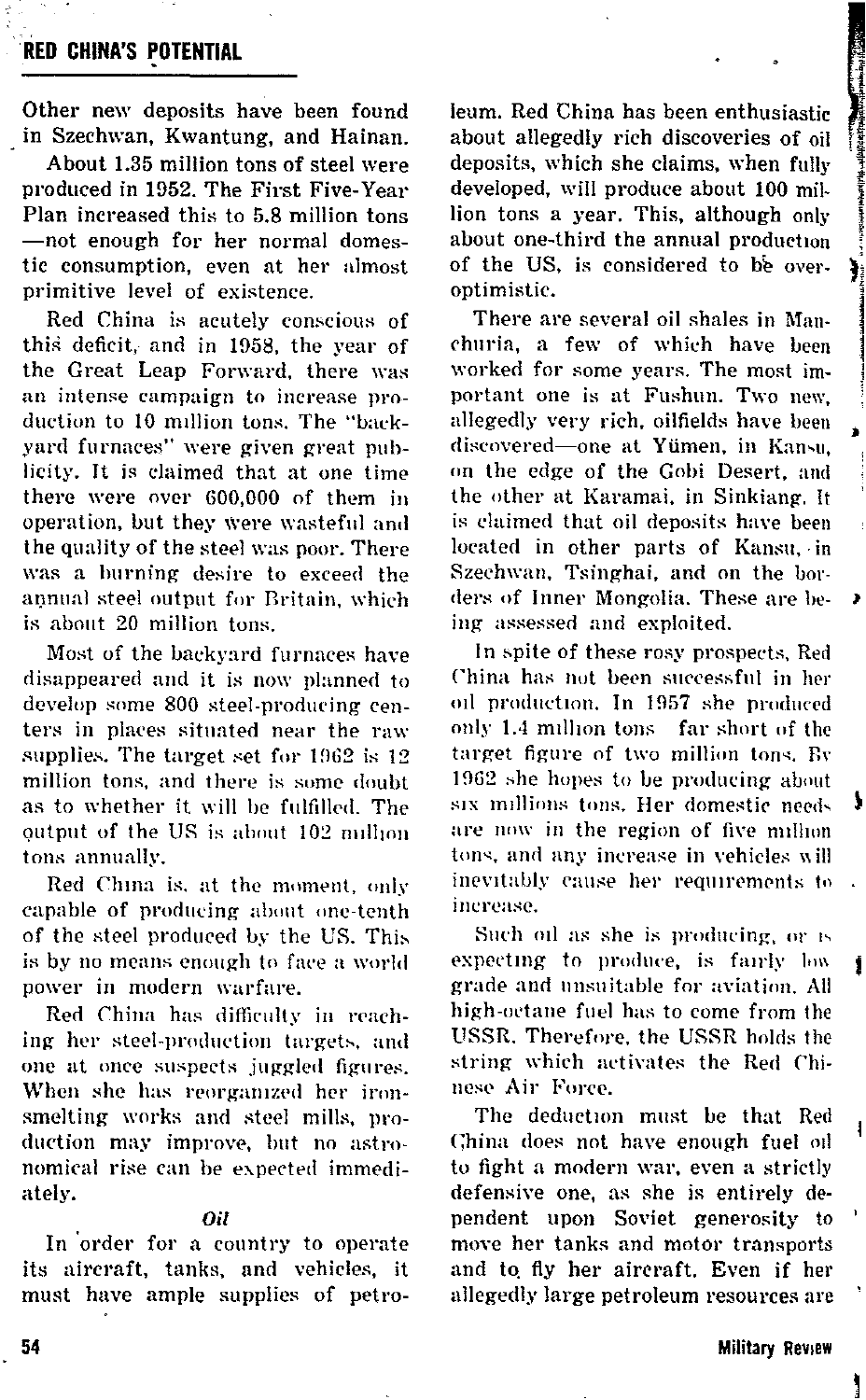developed to the maximum of 100 million tons a year, she would still not be able to fight any form of mechanized warfare unaided for more than a few weeks.

#### Conner

Conner is an essential incredient in the manufacture of munitions and in industry in general. Red China has only small demosits. far from enough for her nearetime needs. She has to rely upon imported copper. Survey teams are actively searching for conner, but as yet no success has been reported.

## **Other Natural Resources**

Red China has a sprinkling of most of the other manufacturing metals. especially nonferrous ones. She claims to have the largest deposits in the world of tungsten and molybdenum, and deposits of manganese, lead, and aluminum are also extensive

Red China alleges that rich deposits of oranium have been located in the Tion Shan Mountains, in Sinkiang, but few details have been made public.

As far as natural resources are concerned the deduction must be that while Red China has ample "subsidiary" metals for her industries, and plenty of iron and coal, she lacks sufficient oil and comer.

## **Technical Ability**

Possessing raw materials is of little use unless the skill and knowledge is available to turn them into munitions and accessories of war. China had a late start as far as industry was concerned and had made little progress by 1912 when a period of nearly 40 years of civil disorder and war began.

After World War II the USSR promptly stepped in and dismantled the Japanese-developed industrial complex in Manchuria. By 1949 the new Communist government was left with little but crude cottage industries which were born under the stresses of war.

Red China has been striving desperately ever since to become an industrial nation, but as yet she compares unfavorably with even some of the smaller Western nations. In Red China the medium of labor is still predominantly the human being and not the machine. She can continue to exist at her almost primitive level of economy but it is problematic whether her industry would be adequate to enable her to put up a prolonged defense. let alone carry out offensive operations.

## **Economic Planning**

The five-year plans, from an industrial and organizational point of view. were copies of the Soviet plans. They were, in fact, extremely successful in that they built no an industrial structure from practically nothing. Largescale planning, or national planning of any kind, was something entirely new to China and mitially, it worked wonders.

The First Five-Year Plan aimed esnecially at developing heavy industry in the north and northwest and restarting the dismantled Manchurian plants. Progress was made with Soviet help although the target figures had to be revised from time to time. By the end of 1957 Red China claimed that her heavy industry was getting on its feet again, and the Second Five-Year Plan aimed at spreading and develoning it.

In 1957 Red China claimed she had over 600.000 technicians such as engineers and scientists. It is not known whether this figure was strictly accurate or how skilled the individuals were. In addition, a large number of Soviet technicians had been loaned to start or restart various projects.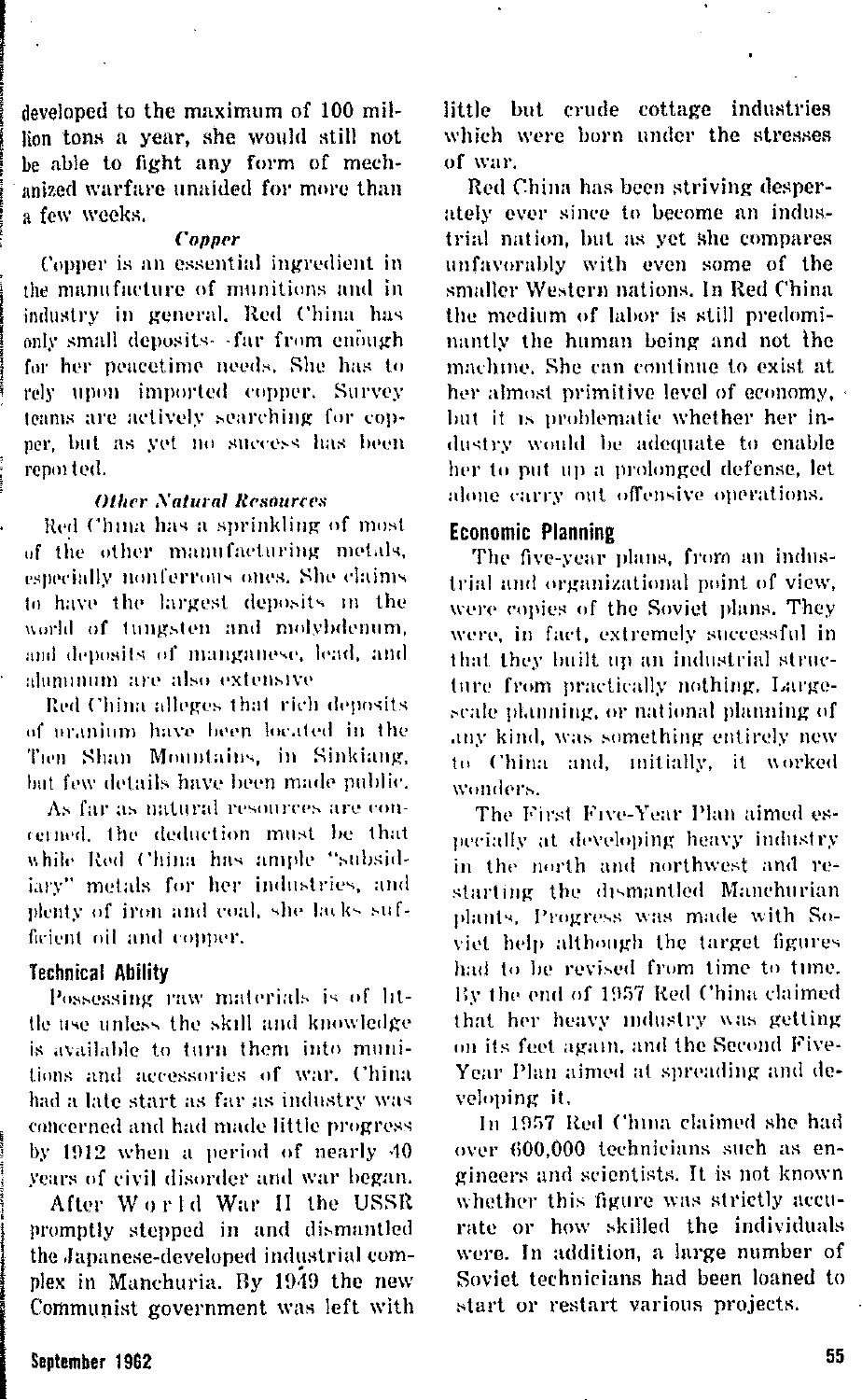# **RED CHINA'S POTENTIAL**

These advisors numbered perhaps as many as 20,000, and they were obviously the key personnel in the sevl, eral industries. At one time there had been as many as 40,000 Soviet technicians and advisors in Red China. In 1956 they began to thin out as Chinese who were considered capable -having been trained in the USSR or by the Soviets-stepped in to take their places.

In October 1956 the first Liberator trucks-designed and produced by the Chinese-were turned out. Now approximately 20,000 a year are going out onto the roads of China.

In 1957 Red China began to design and build her own small hydroelectric stations and her own shipvards, steel mills, and diesel engine factories. In that year, the first trainer aircraft. the first oil tanker, and the first tractors in any number were produced almost entirely by the Chinese. The next year, the first cargo ship was completed at Dairen.

## **Arms Production**

In the field of armaments, the Chinese have, for years, produced small arms, mortars, and ammunition. Small field guns have also been produced, but the Chinese have not yet progressed to designing and producing their own tanks, fighter aircraft, or large guns. Chinese prototypes of aircraft have appeared, it is true, but so far the tanks and other heavy armament is still Soviet.

All radio, radar, and precision instruments are still imported from the USSR. Chinese technicians do not yet seem to have acquired the necessary degree of skill in this sphere.

In the field of nuclear research, the Chinese have attained a certain amount of knowledge. However, it is not yet thought that they possess nuclear weapons or are yet capable of producing them. By 1954 there were 36 nuclear research stations set un in Red China, staffed by Soviets with Chinese assistants. This number has increased since. In July 1958 the first atomic reactor in Red China was nut into operation.

There are several rocket sites in Red China which are manned by Soviet experts. Chinese technicians are being trained to service and handle them. However, it is not anticipated. that Red China will be capable of firing rockets unaided for some years, or of producing unaided her own nuclear weapons.

## Soviet Hela

To complete the picture it' is perhaps fitting to give a brief résumé of what help the USSR has given Red China to enable her to develop her industrial potential so quickly. No other country has helped Red China in any material way.

From 1945 to 1949 the USSR underestimated Red China and gave her no help in the civil war she was fighting. The Soviets were probably onte surprised and startled to find the Communist Chinese to be the eventual winner. She then eyed Red China with a new interest and, as the cold war was developing, decided to step in to help her before any other large power became interested. The USSR, it should be remembered, had already callously stripped Manchuria of industrial plants and machinery in 1945.

Soviet-Red Chinese liaison began in February 1950, when a Treaty of Friendship, Alliance, and Mutual Assistance was signed, and the USSR granted a loan of over 280 million dollars, at one percent interest, to purchase materials and equipment. But this was not arrived at without hard

> ۷. **Military Review**